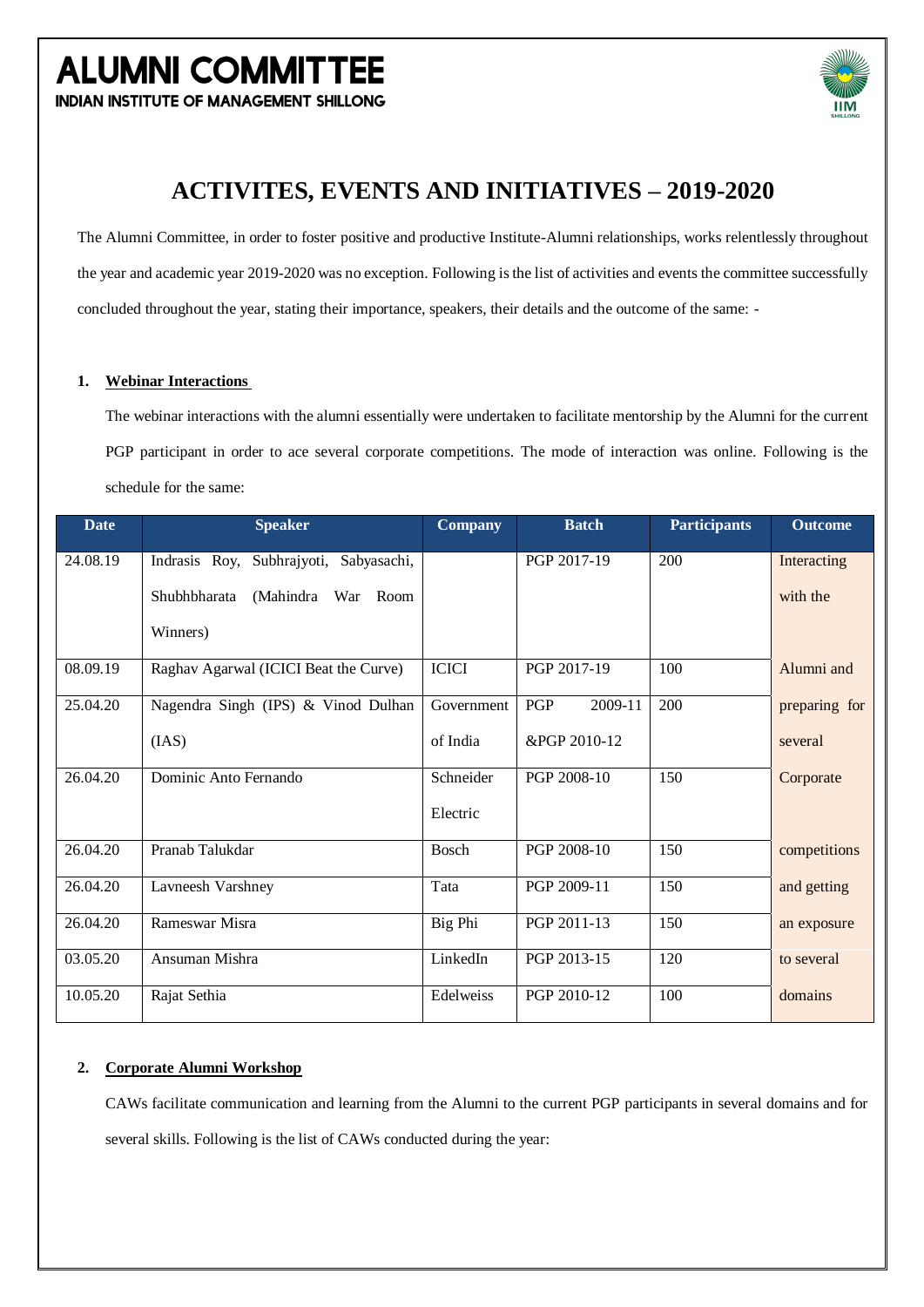**INDIAN INSTITUTE OF MANAGEMENT SHILLONG** 

| <b>Date</b> | <b>Speaker</b>             | <b>Company</b>    | <b>Batch</b> | <b>Participants</b> | <b>Outcome</b>      |
|-------------|----------------------------|-------------------|--------------|---------------------|---------------------|
| 14.09.19    | <b>Bhavit Sharma</b>       | Standard          | PGP 2009-11  | 130                 | Improving<br>the    |
|             |                            | Chartered         |              |                     | communication       |
| 14.09.19    | Saurabh Kr Sinha           | Tetra Pak         | PGP 2009-11  | 130                 | between older &     |
| 09.11.19    | Kailash Chandrasekar       | L'Oreal           | PGP 2014-16  | 85                  | new batches.        |
| 08.12.19    | Abhishek Sinha             | Shell             | PGP 2012-14  | 105                 | The Alumni          |
| 08.12.19    | Tripurari Prasad           | Shell             | PGP 2008-10  | $\overline{105}$    | guided the students |
| 08.02.20    | Nitin Saxena               | <b>PwC</b>        | PGP 2009-11  | 120                 | About the know-     |
| 08.02.20    | Aditya Vishwanathan        | EY                | PGP 2010-12  | $\overline{120}$    | hows of several     |
| 29.02.20    | Kaushal Ghai               | Microsoft         | PGP 2012-14  | $\overline{135}$    | Jobs, domains and   |
| 12.09.20    | Kaushal Ghai               | Microsoft         | PGP 2012-14  | 150                 | companies.          |
| 12.09.20    | Alokik Jain                | Microsoft         | PGP 2012-14  | 150                 | Motivated students  |
| 12.09.20    | Hitesh Khatpalani          | Flipkart          | PGP 2011-13  | 150                 | to chart their own  |
| 12.09.20    | Manjunath M                | Amazon            | PGP 2008-10  | 150                 | career paths.       |
| 12.09.20    | Niveditya Sivakumar        | Amazon            | PGP 2012-14  | 150                 |                     |
| 12.09.20    | Balakrishnan Muthukrishnan | Google            | PGP 2013-15  | 150                 |                     |
| 03.12.20    | Anurag Joshi               | Adnoc             | PGP 2009-11  | 150                 |                     |
| 27.12.20    | <b>Rahul Singh</b>         | <b>ABG</b>        | PGP 2011-13  | $\overline{130}$    |                     |
| 27.12.20    | Varshik N                  | McKinsey          | PGP 2009-11  | 130                 |                     |
| 27.12.20    | Nirmit Mohan               | <b>MasterCard</b> | PGP 2012-14  | 130                 |                     |

 $IIIM$ 

#### **3. Alumni VC Interaction**

Alumni VC Interactions were conducted in order to help the current participants prepare better for their summer internship and final placement interviews. The shortlisted candidates were connected with Alums from the respective companies and all their queries and preparation apprehensions were solved and addressed by the alums. All the VC interactions took place in an online medium. Following is the schedule for the same:

| <b>Date</b> | <b>Speaker</b> | <b>Company</b> | <b>Batch</b> | <b>Participants</b> | <b>Outcome</b>    |
|-------------|----------------|----------------|--------------|---------------------|-------------------|
| 15.09.19    | Akula Mody     | <b>ITC</b>     | PGP 2017-19  | 50                  | The alumni guided |
| 17.09.19    | Bhavuk Ahuja   | Bain           | PGP 2016-18  | 50                  | the participants  |
| 01.10.19    | Pratibha Sapra | <b>HSBC</b>    | PGP 2016-18  | 40                  | Who were          |
|             |                |                |              |                     |                   |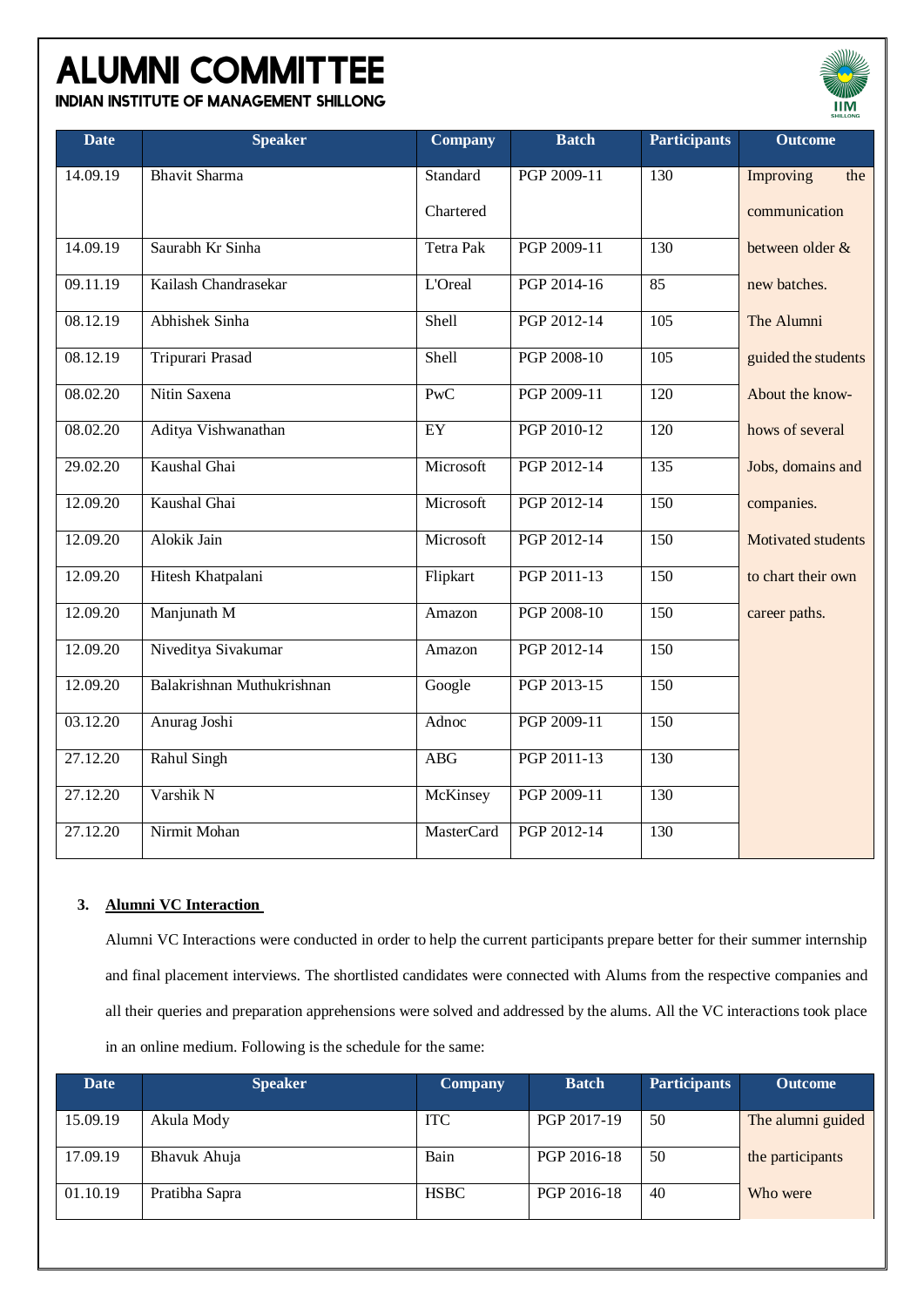

**INDIAN INSTITUTE OF MANAGEMENT SHILLONG** 

| 01.10.19 | Swati Hawelia        | <b>Tata Steel</b> | PGP 2016-18 | 40             | shortlisted for   |
|----------|----------------------|-------------------|-------------|----------------|-------------------|
| 09.10.19 | Rahul Das            | Qwixpert          | PGP 2015-17 | 30             | Personal          |
|          |                      |                   |             |                | interviews for    |
| 09.10.19 | Aashish Vyas         | <b>OLA</b>        | PGP 2017-19 | 50             | their placements  |
| 12.10.19 | Krishna Somani       | Zenoti            | PGP 2017-19 | 22             | and gave them     |
| 13.10.19 | Archit Gupta         | Valuelabs         | PGP 2016-18 | 35             | Valuable insights |
| 15.10.19 | Varnika Joshi        | <b>BPCL</b>       | PGP 2016-18 | 30             | On how to crack   |
| 27.11.19 | Archita Singh        | Nomura            | PGP 2016-18 | 45             | the same in the   |
|          |                      | Research          |             |                | effective<br>most |
|          |                      | Institute         |             |                | manner.           |
| 10.12.20 | Aditi Singh          | Google            | PGP 2015-17 | $\overline{2}$ |                   |
| 10.12.20 | Varsha Poddar        | Google            | PGP 2013-15 | $\mathbf{1}$   |                   |
| 10.12.20 | Krittika Chakraverti | Google            | PGP 2013-15 | $\overline{4}$ |                   |
| 06.09.20 | <b>Ankit Purohit</b> | Pidilite          | PGP 2018-20 | 50             |                   |
| 10.10.20 | Geetika Khanna       | <b>ITC</b>        | PGP 2016-18 | 50             |                   |

#### **4. Sambhav Series**

Sambhav was a series organized with Industry leaders and Distinguished Alumni of IIM Shillong, wherein they shared their own life journeys describing the trajectories they have covered. The idea was that an aspiration can be reached, anything can become 'Sambhav' (Possible) with persistence and resilience.

| <b>Date</b> | <b>Speaker</b>    | <b>Company</b>     | <b>Batch</b> | <b>Participants</b> | <b>Outcome</b>              |
|-------------|-------------------|--------------------|--------------|---------------------|-----------------------------|
| 16.08.20    | Jitesh Patel      | McKinsey           | PGP 2010-12  | 240                 | <b>Current participants</b> |
| 17.08.20    | Somjeet Behera    | <b>HSBC</b>        | PGP 2010-12  | 240                 | Get a glimpse into the      |
| 18.08.20    | Niketa Kosada     | Westpac Group      | PGP 2010-12  | 240                 | Journey of alums and an     |
| 19.08.20    | Esha Arora        | InfoEdge India Ltd | PGP 2009-11  | 240                 | Idea about how to           |
| 20.08.20    | Saumya Chaturvedi | <b>KPMG</b>        | PGP 2009-11  | 240                 | Further on in their career  |
| 21.08.20    | Ankit Bhargava    | Foxberry           | PGP 2008-10  | 240                 | Paths and dreams.           |

#### **5. Industry Interactions**

Industry Interactions are essential in terms of providing the individuals an exposure to avenues unexplored. Hence, the alumni committee organized three sessions in the past one year with the corporate front-runners for both our current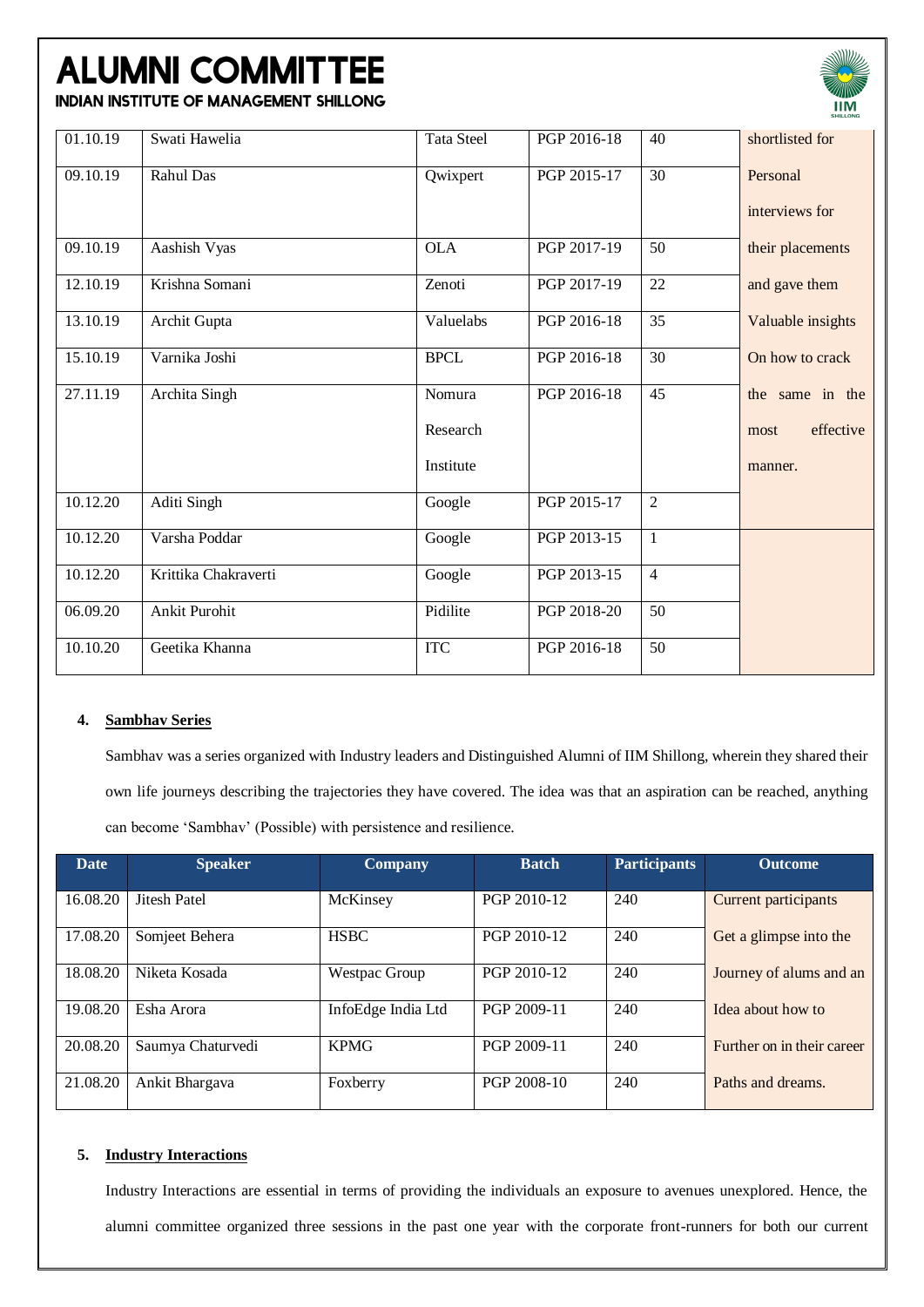### **ALUMNI COMMITTEE INDIAN INSTITUTE OF MANAGEMENT SHILLONG**



participants and our alums.

| Date     | <b>Speaker</b>     | <b>Company</b>                           | <b>Outcome</b>                    |
|----------|--------------------|------------------------------------------|-----------------------------------|
| 13.06.20 | Bijou Kurien       | Director, Retailers Association of India | Industry experts from various     |
| 01.08.20 | Aditya Goel        | Founder, Love in Store                   | domains interacted with our alums |
| 22.08.20 | Siddharth Deshmukh | National Head, OnePlus                   | and current participants.         |

#### **6. Live Projects**

Live Projects are opportunities floated by the Alums for the current PGP participants in order to help them get an exposure to the know-hows of several domains. This helps the participants develop required skill-set before they pass out of IIM Shillong and step into the corporate world. Following were the Live Project opportunities floated the year: -

| Date     | Alum I        | <b>Company</b>         | <b>Batch</b> | <b>Participants</b> | <b>Outcome</b>              |
|----------|---------------|------------------------|--------------|---------------------|-----------------------------|
| 01.12.19 | Saket Hawelia | <b>Essel Transport</b> | PGP 2013-15  | 200                 | Opportunities for           |
| 08.04.20 | Roshan Farhan | <b>GoBillion</b>       | PGP 2014-16  | 200                 | <b>Current participants</b> |

#### **7. Know Your Alum (K.Y.A.)**

K.Y.A. series included short online interviews with the alumni over several topics and domains. These interactions were then floated amongst the current participants in form of posters over several social media platforms. Following were the list of alums for the K.Y.A. series during the year:

| <b>Date</b> | <b>Speaker</b> | <b>Company</b>      | <b>Batch</b> | <b>Outcome</b>              |
|-------------|----------------|---------------------|--------------|-----------------------------|
| 20.10.19    | Rameswar Misra | BigPhi Technologies | PGP 2011-13  | <b>Current participants</b> |
| 03.11.19    | Neha Garg      | Raymond             | PGP 2010-12  | Get a glimpse into the      |
| 24.11.19    | Nimish Ambokar | <b>ICICI Bank</b>   | PGP 2013-15  | Journey of alums            |

#### **8. Mentorship Program**

The participants of batch PGP-19 were connected with Alums from the companies they were placed in for summer internships. This helped the participants prepared better for their internship programs well in advance and get a gist of the company culture and the deliverables expected from his/her side. The program was a huge success and was highly appreciated by the participants. Posters of these mentorship stories are floated amongst the batches from time to time stating the experience of the participants with the Alumni and their guidance.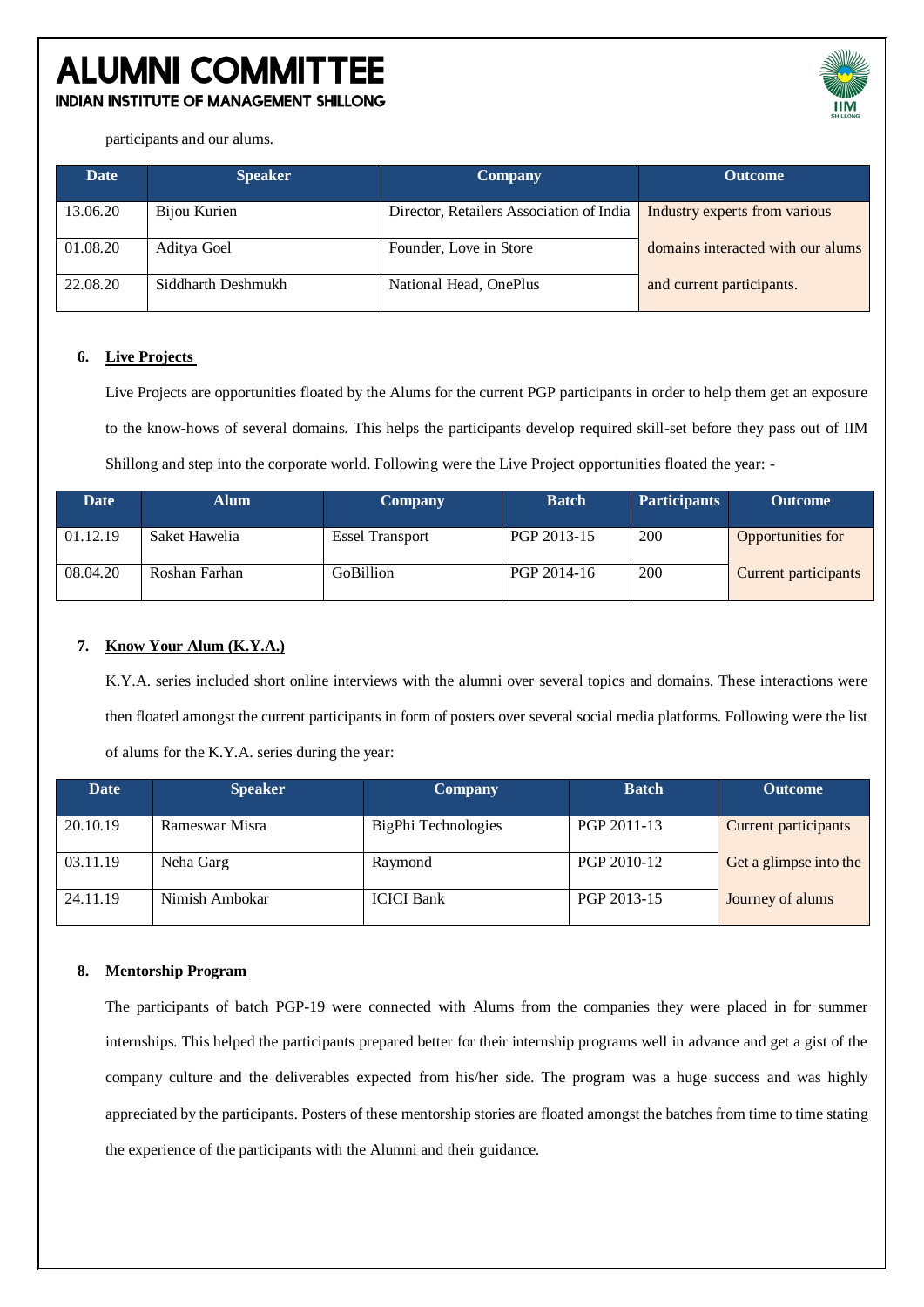**INDIAN INSTITUTE OF MANAGEMENT SHILLONG** 



#### **9. Chapter Formation**

The Alumni Chapters serve as a single point of contact platform to stay involved and connected to each other and also to their alma mater. The chapters are instrumental in bringing alumni closer together and enriching their own lives and future alumni by involving them in diverse activities and experience sharing. Each chapter is unique in itself, with Chapter Heads playing a pivotal role in leading the chapters and cultivating a warm and inclusive community to foster alumni interaction, bringing meaningful difference for members and alma mater. Following are the three chapters we have successfully formed in the past one year:

| Date     | <b>Chapter</b> | <b>Chapter Head</b> | <b>Batch</b> | <b>Mode</b> | <b>Attendees</b> |
|----------|----------------|---------------------|--------------|-------------|------------------|
| 22.02.20 | Bengaluru      | Harshali Damle      | PGP 2011-13  | Offline     | 50               |
| 07.11.20 | Hyderabad      | Rahul Sehgal        | PGP 2010-12  | Online      | 35               |
| 28.11.20 | Mumbai         | Rahul Singh         | PGP 2011-13  | Online      | 80               |

#### **10. Nexus 2020**

The Alumni Association in coordination with the Public Relations Cell of IIM Shillong, organizes 'Nexus', to initiate connect between the incoming batch and the institute. The event this year saw participation from the incoming batch (PGP20), current batch (PGP19) and 12 of our Alumni. Following is the schedule of sessions organized:

| <b>Date</b> | <b>Speaker</b>           | <b>Company</b>              | <b>Batch</b> | <b>Participants</b> | <b>Outcome</b>        |
|-------------|--------------------------|-----------------------------|--------------|---------------------|-----------------------|
| 06.06.20    | Upasna Agarwal, Esha     | Shell, Info edge India ltd, | PGP 2009-11, | 150                 | The incoming          |
|             | Arora, Bhasmang          | Morgan Stanley &            | PGP 2008-10  |                     | batch got an          |
|             | Mankodi, Ramanarayanan   | Apple                       |              |                     | opportunity to        |
|             | PA                       |                             |              |                     |                       |
| 20.06.20    | Niketa Kosada, Payal     | P&G,<br>Westpac<br>Group,   | PGP 2010-12, | 100                 | Interact with the     |
|             | Bangar, Jayant Kejriwal, | Tata Steel & Shell          | PGP 2008-10  |                     | previous batches      |
|             | Tripurari Prasad         |                             |              |                     | and get               |
| 04.07.20    | Ashutosh Dikshit, Vikash | UCL, Accenture, Unbxd       | PGP 2008-10, | 120                 | To know more          |
|             | Ranjan, Karanvir Gupta,  | Inc, JP Morgan              | PGP 2012-14, |                     | about the IIM         |
|             | Anisha Khurana           |                             | PGP 2013-15, |                     | Shillong culture $\&$ |
|             |                          |                             | PGP 2015-17  |                     | values                |
|             |                          |                             |              |                     |                       |